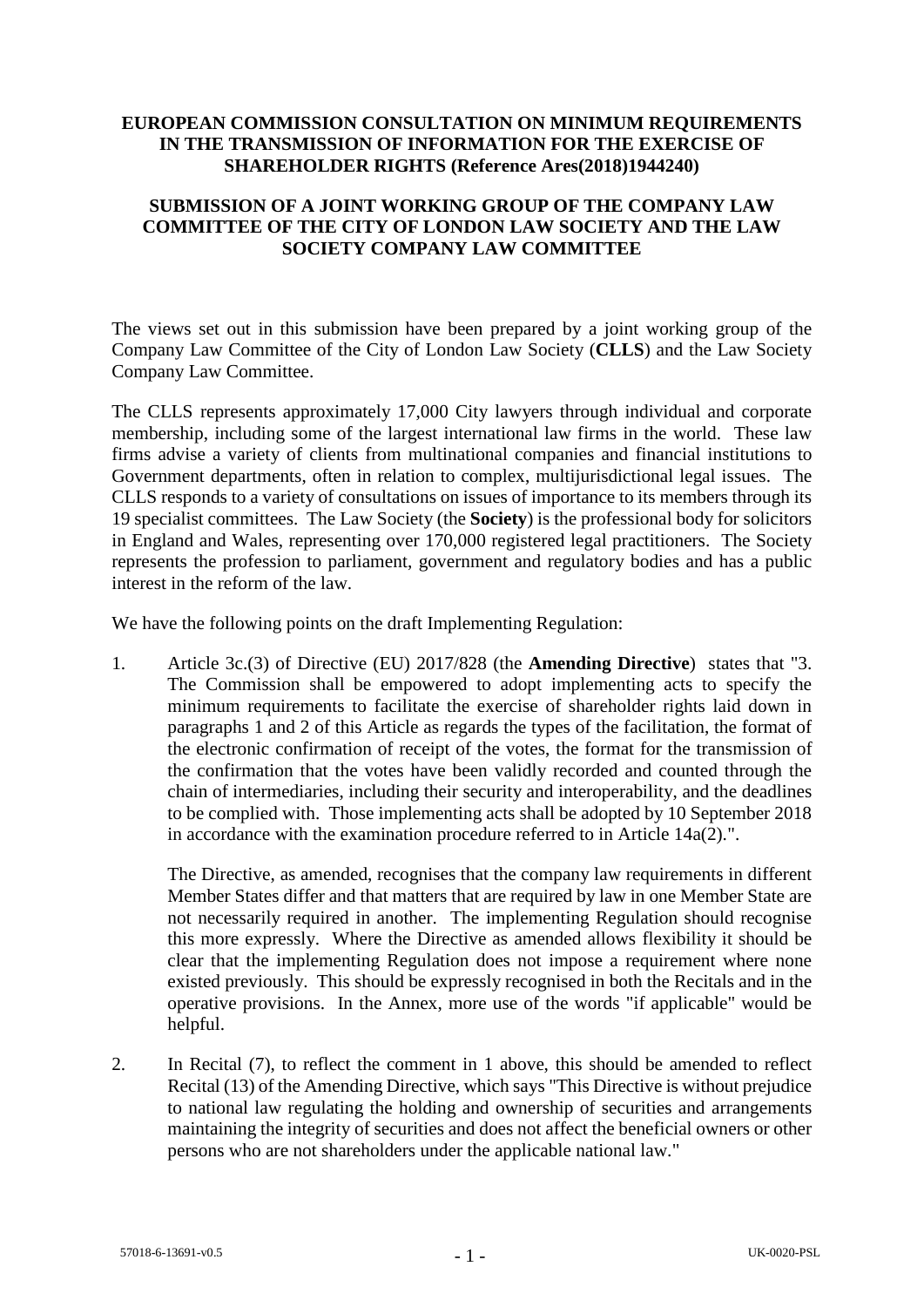- 3. In Recital (8), remove the comma after the word "confirm" in line 2.
- 4. Definition of "issuer" and definition of "first intermediary". We think there is some confusion with these definitions. The definition of "issuer" includes a third party nominated by a company registered in a Member State with shares traded on a regulated market to perform the tasks referred to in the Regulation. The definition of "first intermediary" includes an intermediary nominated by the issuer who maintains all the share records of the issuer by book entry with respect to the shares traded on a regulated market. It therefore seems that the same entity could come within the definition of issuer and the definition of first intermediary. Is this intended? Also, it would be helpful to make it clear that a third party nominated by an issuer may be nominated for some or all of the tasks referred to in the Regulation.
- 5. Definition of "first intermediary". We think it is possible that the person who maintains the share records of an issuer by book entry may not do so for all the shares or that they may not hold all the shares on behalf of the shareholders of the issuer (they may hold some shares for another intermediary). We think it might be possible for an intermediary to do both these activities for the same issuer.
- 6. Definition of "corporate event". We think this should say which "involves" (not affects) the exercise of the rights flowing from the shares. Normally a corporate event does not affect the rights – but the shareholder does have to exercise their rights to participate.
- 7. Definition of "last intermediary". This requires the intermediary to provide a securities account for the "shareholder" who holds the shares on its own behalf. We are not sure that the last intermediary in a chain of intermediaries will hold shares for a shareholder who holds those shares on its own behalf. We think it would be possible for the last intermediary to hold shares for a shareholder (i.e. the person recognised as shareholder under the law of the relevant Member State, but for that shareholder to hold the shares on behalf of someone else. An example would be a trustee of a trust holding shares on behalf of the trust's beneficiaries. Such a person would not be an intermediary.
- 8. Definition of "entitled" position. It will not always be the case that the rights flowing from the shares will include the right to participate and vote in a general meeting. Investment funds, in particular, may have listed non-voting shares.
- 9. Definition of "issuer deadline". The reference to "determined so" in the last line is not clear. We think it is intended to mean determined by the third party to notify the third party or someone nominated by the third party of the shareholder actions regarding the corporate event it initiated. This should be clarified.
- 10. Article 2(3). There are no definitions of interoperability and straight-through processing. It would be helpful to give some guidance, perhaps in a recital.
- 11. Article 2(4). We do not think the reference to generally available tools and facilities is clear. An issuer may need to put restrictions on shareholders from outside the EU using particular tolls and facilities eg for security law reasons. It should be clear that tools and facilities would be treated as being generally available in such cases.
- 12. Article 5(1) imposes an obligation on the first intermediary to confirm the entitled positions of shareholders in its books. It does not say that the obligation is to confirm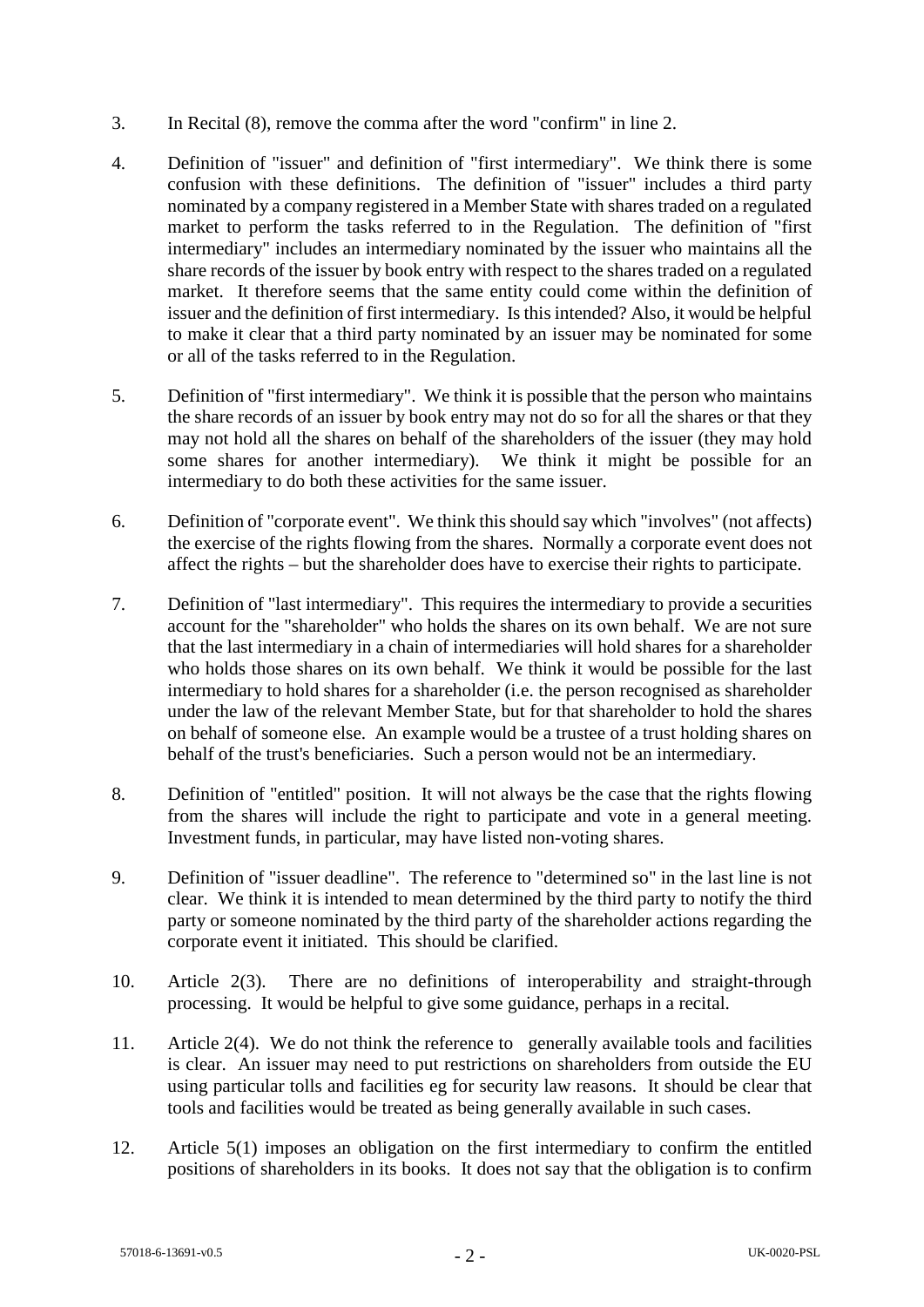it to the next intermediary in the chain where there is one, or that that intermediary has a similar obligation to pass the information to the next intermediary. This should be made clear. If the first intermediary is also the last intermediary it should be made clear that there is no obligation to confirm the entitled position. The Article does not set out any timing for how quickly these confirmations must be given. Article 3b(5) (as inserted by the Amending Directive), requires information to be transmitted without delay. It also provides an exemption where the information can be directly transmitted by the intermediary to the company or to the shareholder or to a third party nominated by the shareholder. That exemption should be reflected in this provision.

- 13. Article 6 seems to assume a notice of participation is always needed but in some Member States it is not necessary for a shareholder to transmit a notice of participation. The obligation should apply where the shareholder requests the last intermediary to do this.
- 14. Article 8. The words "all key information… necessary for the intermediary to complete its obligations to the shareholder" are not clear. How will the issuer know what these obligations are, as they will be a matter of contract between the intermediary and shareholder? The words "necessary… for the shareholder to exercise shareholder rights" are preferable.
- 15. Article 8(2)(b). We do not think the power to make an implementing Regulation allows the imposition of a requirement as to when the payment date must be set (as opposed to deadlines for transmission of information or for exercise of rights).
- 16. Article 8 (2)(c) and (e). Delete the comma after corporate event in each place.
- 17. Article 8(2) (d). The wording is very hard to understand and should be clarified.
- 18. Article 9(4). There is no possibility here (unlike elsewhere) to deal with a case where information is received so late that it cannot be sent that day and instead may be sent as soon as possible the next day. This possibility should be allowed. This also puts an obligation on the last intermediary not to set a deadline too early, but does not seem to have an equivalent obligation for other intermediaries in the chain.
- 19. Article 9(5). We assume that the first sentence is dealing with a voting receipt to be provided in accordance with Article 3c(2) (as inserted by the Amending Directive). Where votes are sent electronically, is the Regulation treating the vote as cast when the electronic vote instruction is received by the company or when the vote is taken at the relevant meeting? (Where a proxy appointment is lodged with the company with instructions on how to vote, is that treated as a vote being cast?) The sentence does not make it clear who is to provide the receipt or to whom. Are the sentences that follow the first sentence intended to set out the details? This is not clear. In the last sentence, it is not clear who is responsible for deciding if the confirmation can be transmitted to the shareholder or third party they have nominated. How do the intermediaries know that they do not have to transmit on a confirmation or that it has been sent direct?
- 20. Article 9(6). This assumes there will always be a "record date" for a shareholder identification request – but in some member states this will not always be the case e.g. where a request is made other than in connection with a general meeting. In the third paragraph, it would be helpful to add the words "Where there is a record date, " at